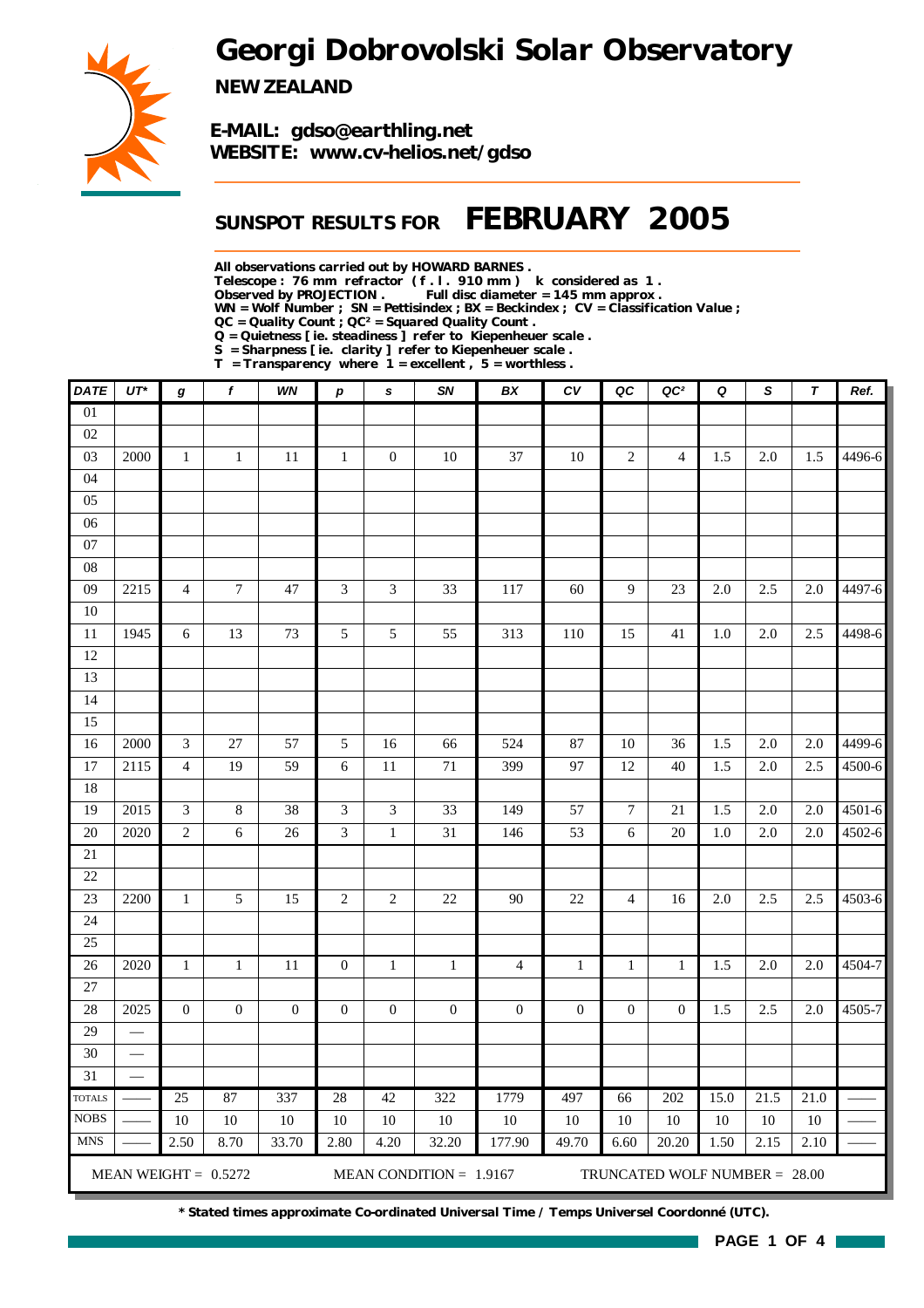# *Georgi Dobrovolski Solar Observatory*

*SUNSPOT DISTRIBUTION & INTER-SOL INDICES FOR*

# *FEBRUARY 2005*

*All observations carried out by HOWARD BARNES .*

*Telescope : 76 mm refractor ( f . l . 910 mm ) .*

*Observed by PROJECTION . Full disc diameter = 145 mm approx . IS = Inter-Sol Index .*

*gr = number of multi-spot groups .*

*grfp = number of umbræ within penumbræ within the groups (gr) .*

*grf = number of non-penumbral spots within the groups (gr) .*

*efp = number of single penumbral spots .*

*ef = number of single non-penumbral spots .*

*Q = Quietness [ ie. steadiness ] refer to Kiepenheuer scale .*

*S = Sharpness [ ie. clarity ] refer to Kiepenheuer scale . T = Transparency where 1 = excellent , 5 = worthless .*

| <b>DATE</b>                 | $\overline{UT}$          | IS               | $\bm{gr}$        | grfp                        | $\operatorname{\textsf{grf}}$ | efp              | $\mathsf{e} \mathsf{f}$ | $\pmb Q$         | ${\mathcal S}$ | $\pmb{\tau}$ | Ref.       |
|-----------------------------|--------------------------|------------------|------------------|-----------------------------|-------------------------------|------------------|-------------------------|------------------|----------------|--------------|------------|
| $\overline{01}$             |                          |                  |                  |                             |                               |                  |                         |                  |                |              |            |
| 02                          |                          |                  |                  |                             |                               |                  |                         |                  |                |              |            |
| $03\,$                      | $2000\,$                 | $\,1$            | $\boldsymbol{0}$ | $\boldsymbol{0}$            | $\boldsymbol{0}$              | $\,1\,$          | $\boldsymbol{0}$        | 1.5              | $2.0\,$        | 1.5          | 4496-6     |
| 04                          |                          |                  |                  |                             |                               |                  |                         |                  |                |              |            |
| 05                          |                          |                  |                  |                             |                               |                  |                         |                  |                |              |            |
| 06                          |                          |                  |                  |                             |                               |                  |                         |                  |                |              |            |
| 07                          |                          |                  |                  |                             |                               |                  |                         |                  |                |              |            |
| ${\bf 08}$                  |                          |                  |                  |                             |                               |                  |                         |                  |                |              |            |
| 09                          | 2215                     | $8\,$            | $\,1\,$          | $\sqrt{2}$                  | $\sqrt{2}$                    | $\sqrt{2}$       | $\,1\,$                 | $2.0\,$          | 2.5            | $2.0\,$      | 4497-6     |
| $10\,$                      |                          |                  |                  |                             |                               |                  |                         |                  |                |              |            |
| $\overline{11}$             | 1945                     | 18               | $\overline{5}$   | $\overline{7}$              | $\overline{5}$                | $\overline{1}$   | $\overline{0}$          | $\overline{1.0}$ | 2.0            | 2.5          | 4498-6     |
| 12                          |                          |                  |                  |                             |                               |                  |                         |                  |                |              |            |
| 13                          |                          |                  |                  |                             |                               |                  |                         |                  |                |              |            |
| 14                          |                          |                  |                  |                             |                               |                  |                         |                  |                |              |            |
| 15                          |                          |                  |                  |                             |                               |                  |                         |                  |                |              |            |
| 16                          | 2000                     | $30\,$           | $\mathfrak{Z}$   | 11                          | 16                            | $\boldsymbol{0}$ | $\boldsymbol{0}$        | 1.5              | 2.0            | 2.0          | 4499-6     |
| $\overline{17}$             | 2115                     | 22               | $\overline{3}$   | $\overline{7}$              | $11\,$                        | $\,1$            | $\boldsymbol{0}$        | $1.5\,$          | $2.0\,$        | $2.5\,$      | 4500-6     |
| 18                          |                          |                  |                  |                             |                               |                  |                         |                  |                |              |            |
| 19                          | 2015                     | $\overline{9}$   | $\,1$            | $\overline{4}$              | $\sqrt{2}$                    | $\,1\,$          | $\,1\,$                 | 1.5              | 2.0            | $2.0\,$      | $4501 - 6$ |
| 20                          | 2020                     | $\overline{8}$   | $\sqrt{2}$       | $\sqrt{5}$                  | $\mathbf{1}$                  | $\boldsymbol{0}$ | $\boldsymbol{0}$        | 1.0              | 2.0            | $2.0\,$      | 4502-6     |
| $21\,$                      |                          |                  |                  |                             |                               |                  |                         |                  |                |              |            |
| 22                          |                          |                  |                  |                             |                               |                  |                         |                  |                |              |            |
| 23                          | 2200                     | $\sqrt{6}$       | $\,1\,$          | $\ensuremath{\mathfrak{Z}}$ | $\sqrt{2}$                    | $\boldsymbol{0}$ | $\boldsymbol{0}$        | $2.0\,$          | 2.5            | $2.5$        | 4503-6     |
| 24                          |                          |                  |                  |                             |                               |                  |                         |                  |                |              |            |
| 25                          |                          |                  |                  |                             |                               |                  |                         |                  |                |              |            |
| $26\,$                      | 2020                     | $\,1$            | $\boldsymbol{0}$ | $\boldsymbol{0}$            | $\boldsymbol{0}$              | $\boldsymbol{0}$ | $\,1\,$                 | 1.5              | 2.0            | $2.0\,$      | 4504-7     |
| 27                          |                          |                  |                  |                             |                               |                  |                         |                  |                |              |            |
| 28                          | 2025                     | $\boldsymbol{0}$ | $\boldsymbol{0}$ | $\boldsymbol{0}$            | $\boldsymbol{0}$              | $\boldsymbol{0}$ | $\boldsymbol{0}$        | 1.5              | 2.5            | $2.0\,$      | 4505-7     |
| 29                          | $\overline{\phantom{0}}$ |                  |                  |                             |                               |                  |                         |                  |                |              |            |
| 30                          |                          |                  |                  |                             |                               |                  |                         |                  |                |              |            |
| 31                          |                          |                  |                  |                             |                               |                  |                         |                  |                |              |            |
| <b>TOTALS</b>               |                          | 103              | 16               | 39                          | 39                            | $\overline{6}$   | $\overline{3}$          | 15.0             | 21.5           | 21.0         |            |
| <b>NOBS</b>                 |                          | $10\,$           | $10\,$           | $10\,$                      | $10\,$                        | $10\,$           | $10\,$                  | $10\,$           | 10             | $10\,$       |            |
| $\ensuremath{\mathsf{MNS}}$ |                          | 10.30            | 1.60             | 3.90                        | 3.90                          | 0.60             | 0.30                    | 1.50             | 2.15           | 2.10         |            |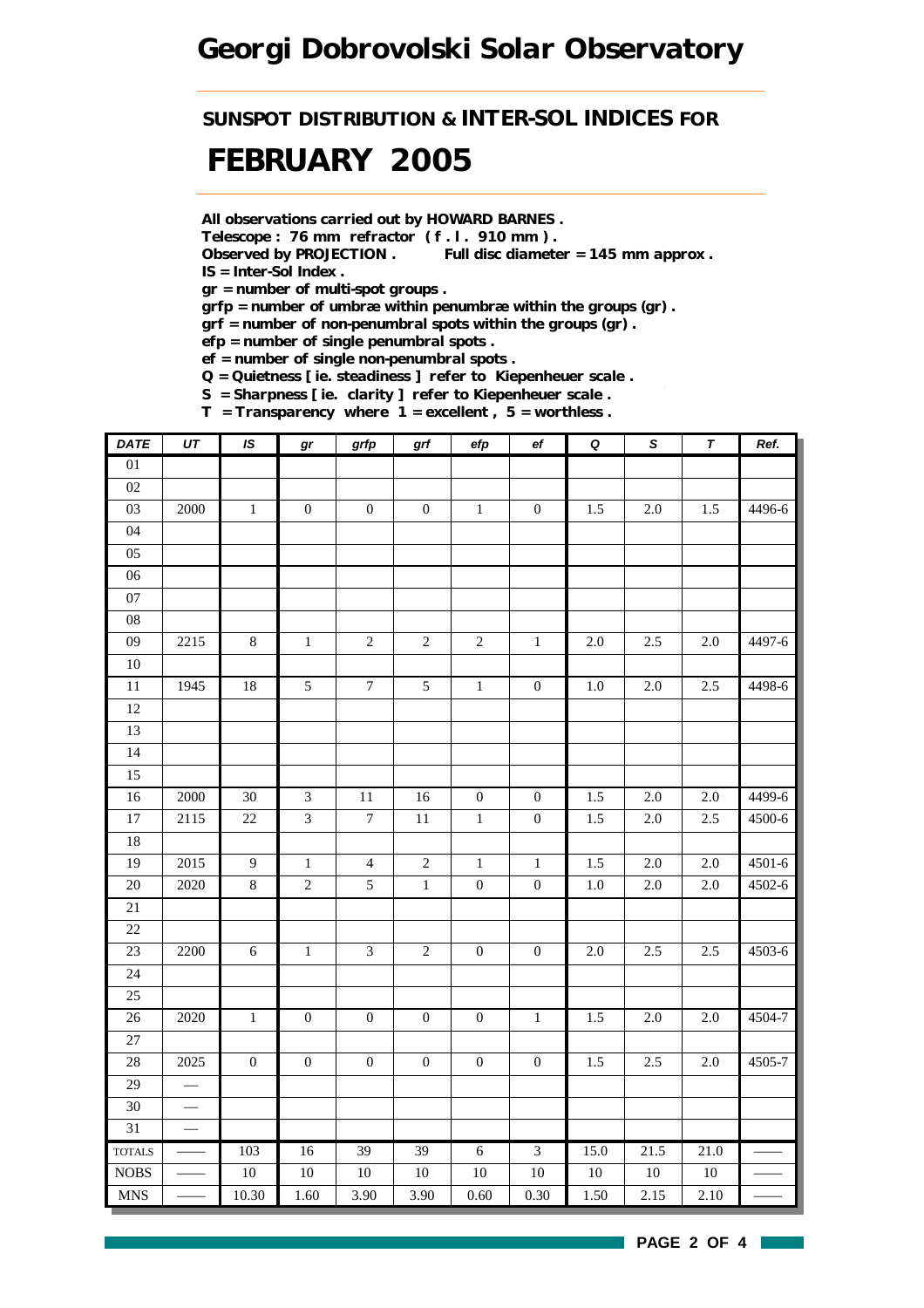## *SUNSPOT CENSUS BY CLASSIFICATION FOR*

# *FEBRUARY 2005*

*All observations carried out by HOWARD BARNES . Telescope : 76 mm refractor ( f . l . 910 mm ) . Full disc diameter = 145 mm approx . IF 2 OR MORE REGIONS ARE OF THE SAME CLASSIFICATION , THEN SUNSPOT COUNTS ARE SEPARATED BY SOLIDI ( / ) .*

| $\pmb{f}$<br>$\mathbf{1}$ |
|---------------------------|
|                           |
|                           |
|                           |
|                           |
|                           |
|                           |
|                           |
|                           |
|                           |
| $\mathbf{1}$              |
|                           |
| $1/2\,$                   |
|                           |
|                           |
|                           |
|                           |
| $\overline{2}$            |
| 1/2                       |
|                           |
| $\mathbf{1}$              |
| $\overline{2}$            |
|                           |
|                           |
| $\boldsymbol{0}$          |
|                           |
|                           |
| $\boldsymbol{0}$          |
|                           |
| $\boldsymbol{0}$          |
|                           |
|                           |
|                           |
| $13\,$                    |
|                           |
| $\rm{SIGMAg}$             |
| $25\,$                    |
|                           |
|                           |
|                           |
|                           |
| $\overline{9}$            |